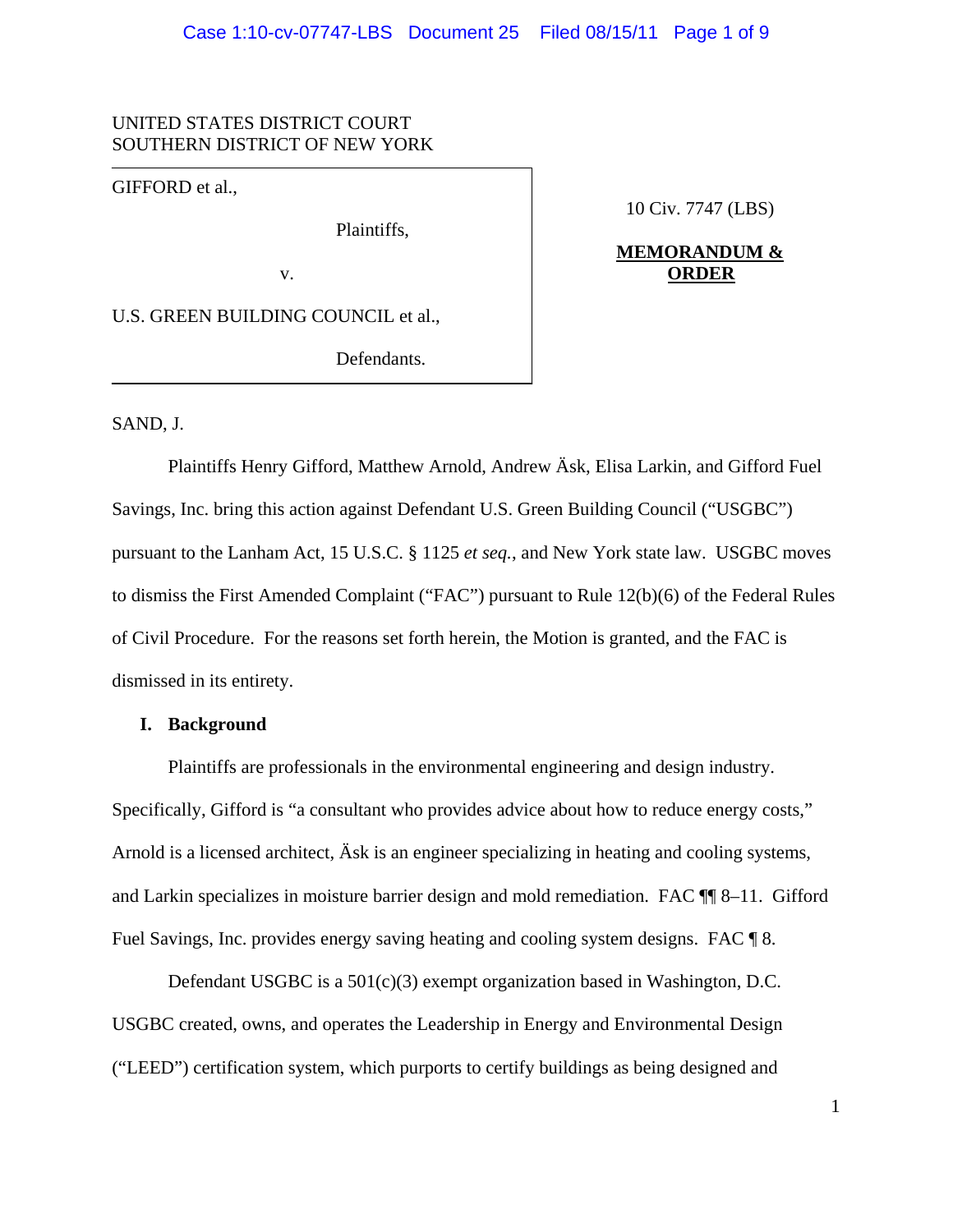#### Case 1:10-cv-07747-LBS Document 25 Filed 08/15/11 Page 2 of 9

constructed in an environmentally friendly manner. LEED certification is point-based, with points awarded for the use of sustainable materials, efficient use of water, and other features aimed at improving the environmental performance of the building in question. FAC ¶ 18; Reddy Decl. Ex. B, at 12–13, 34–35. In general, "the LEED certification process does not assess the *actual* environmental performance of any of the structures for which certification is sought or granted," but certifies that they were designed in a way that should result in better performance. Def. Mot. Dismiss 5.

USGBC also represents approximately 140,000 design professionals whom it has accredited as qualified to advise real estate developers and other consumers on how to design a LEED-certified building. USGBC receives fees from parties seeking LEED certification for their buildings and from the individual professionals it accredits. FAC ¶¶ 2, 20, 21. A USGBC affiliate, the Green Building Certification Institute, awards LEED certification and manages the accreditation program for individuals.

USGBC advertises and promotes LEED for the purpose of encouraging expanded use of the certification system. Plaintiff alleges that this advertising contains false statements regarding the energy and money-saving aspects of LEED certification. Specifically, Plaintiff points to a USGBC press release dated April 3, 2008, which states that the results of a 2008 study "indicate that new buildings certified under the [USGBC's] LEED certification system are, on average, performing 25–30% better than non-LEED certified buildings in terms of energy use." FAC  $\P$ 30. Plaintiffs posit that this claim is false, and the study, which was sponsored by USGBC, was seriously flawed. Because the statement misleads consumers, Plaintiffs allege that it diverts

<u>.</u>

<sup>&</sup>lt;sup>1</sup> The FAC alleges two other false statements: (1) that the LEED system provides "third-party verification" that a building was designed and built using energy saving strategies; and (2) that LEED certified buildings "Boost Employee Productivity." FAC ¶ 37–38, 45–47. However, Plaintiffs apparently drop their claims with respect to all but the energy use statement. Oral Arg. Tr. 34, 37 ("I'm not calling anything false except the energy claim.").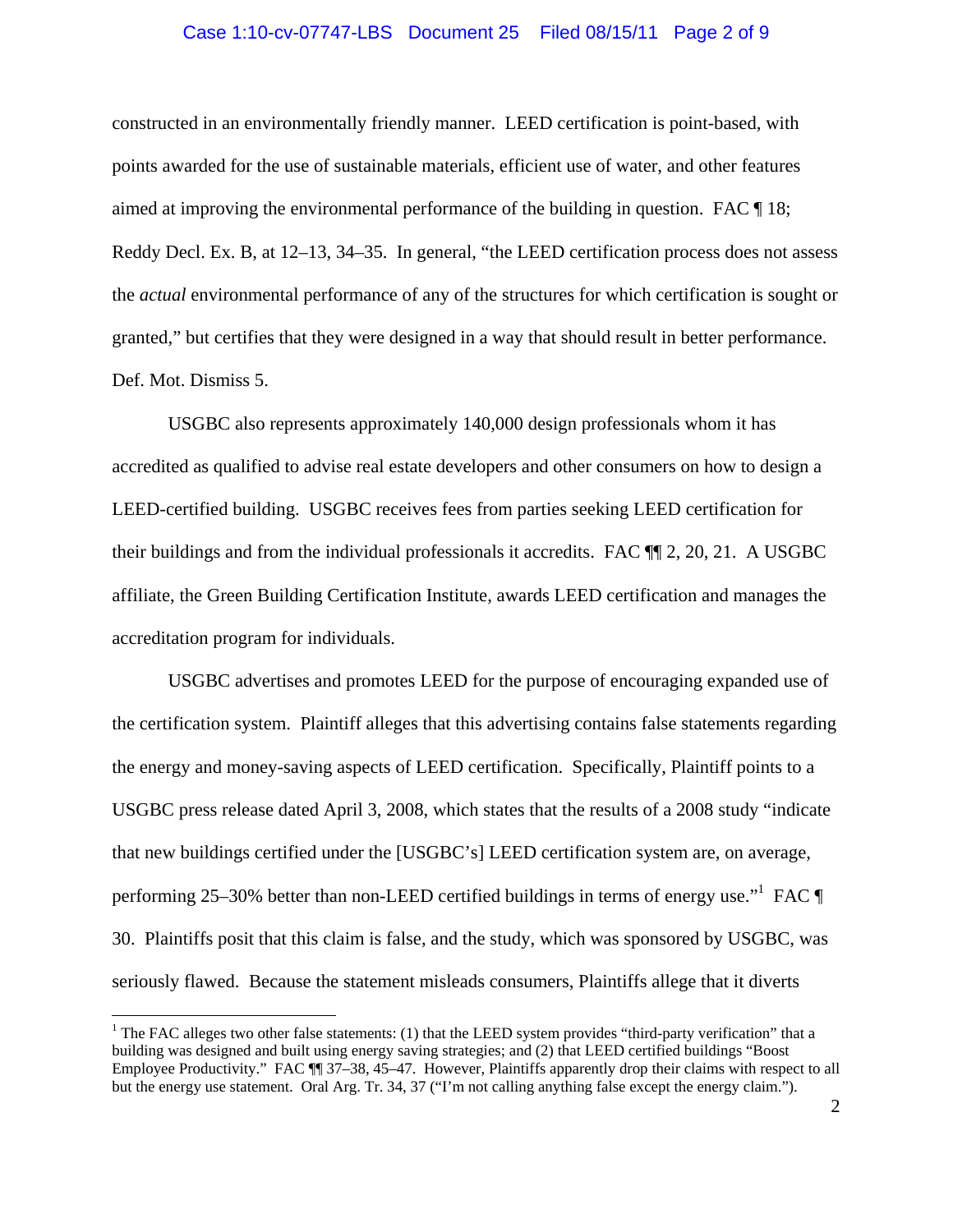#### Case 1:10-cv-07747-LBS Document 25 Filed 08/15/11 Page 3 of 9

customers from Plaintiffs' businesses to LEED accredited professionals. Thus, Plaintiffs allege that they have suffered or will suffer "a loss of consumer confidence, sales, profits, and goodwill, along with the cost of remedial corrective consumer education." FAC ¶ 51. They also allege that the misstatement "harms consumers who may spend significant amounts of money on LEED certification but will not experience energy savings." FAC ¶ 51.

Plaintiffs Gifford and Gifford Fuel Savings, Inc. filed their initial Complaint on October 8, 2010, alleging violations of the Lanham Act, RICO, the Sherman Act, and New York law. The FAC, filed on February 7, 2011 by all current Plaintiffs, dropped all but the Lanham Act and New York state law claims.

#### **II. Standard of Review**

In deciding a motion to dismiss a complaint pursuant to Rule 12(b)(6), the Court must "accept as true all factual statements alleged in the complaint and draw reasonable inferences in favor of the non-moving party." *McCarthy v. Dun & Bradstreet Corp.*, 482 F.3d 184, 191 (2d Cir. 2007) (internal citations omitted). While detailed factual allegations are not required, "a formulaic recitation of the elements of a cause of action will not do." *Bell Atl. Corp. v. Twombly*, 550 U.S. 544, 555 (2007). "[A] complaint must contain sufficient factual matter, accepted as true, to 'state a claim to relief that is plausible on its face.'" *Ashcroft v. Iqbal*, 129 S.Ct. 1937, 1949 (2009) (quoting *Twombly*, 550 U.S. at 570).

On a motion to dismiss, a court is not limited to the four corners of the complaint; a court may also consider "documents attached to the complaint as an exhibit or incorporated in it by reference, . . . matters of which judicial notice may be taken, or . . . documents either in plaintiffs' possession or of which plaintiffs had knowledge and relied on in bringing suit." *Brass v. Am. Film Techs., Inc.*, 987 F.2d 142, 150 (2d Cir. 1993).

3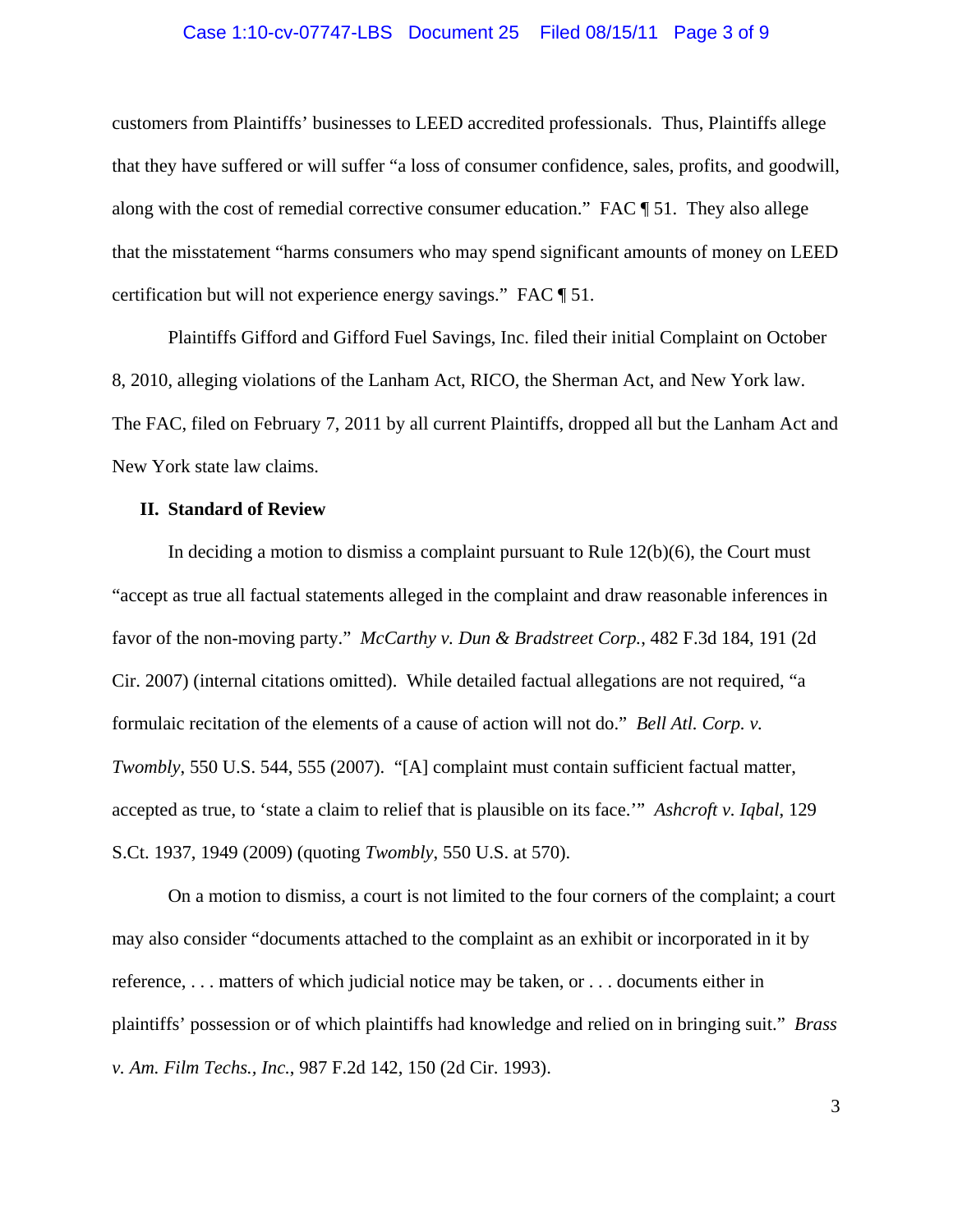### **III.Discussion**

## **a. Standing Under the Lanham Act**

Section 43(a) of the Lanham Act creates a statutory tort of false representation of goods or services in commerce. The language of the Act is "extremely broad." *Famous Horse Inc. v. 5th Ave. Photo Inc.*, 624 F.3d 106, 111 (2d Cir. 2010). It states, in pertinent part, that any person who uses "any false designation of origin, false or misleading description of fact, or false or misleading representation of fact" that "misrepresents the nature, characteristics, qualities, or geographic origin of his or her or another person's goods, services, or commercial activities, shall be liable in a civil action by any person who believes that he or she is or is likely to be damaged by such act*.*" 15 U.S.C. § 1125(a).

In assessing prudential standing under the Lanham Act, courts in the Second Circuit have applied both the "strong categorical" and the "reasonable commercial interest" tests. *Famous Horse*, 624 F.3d at 112–13 (discussing cases but finding it unnecessary to adopt either test). The strong categorical test provides that "the plaintiff must be a competitor of the defendant and allege a competitive injury." *Id.* at 112 (quoting *Telecom Int'l Am., Inc. v. AT&T Corp.*, 280 F.3d 175, 197 (2d Cir. 2001). Under the reasonable commercial interest approach, "a plaintiff must demonstrate (1) a reasonable interest to be protected against the alleged false advertising and (2) a reasonable basis for believing that the interest is likely to be damaged by the alleged false advertising." *Id.* at 113. Although this test does not require that the litigants be competitors, the United States Court of Appeals for the Second Circuit has "frequently stressed the importance of competition between litigants in evaluating Lanham Act claims" as "a strong indication of why the plaintiff has a reasonable basis for believing that its interest will be damaged*.*" *Id.* at 112–13. Where a plaintiff's products are "not obviously in competition with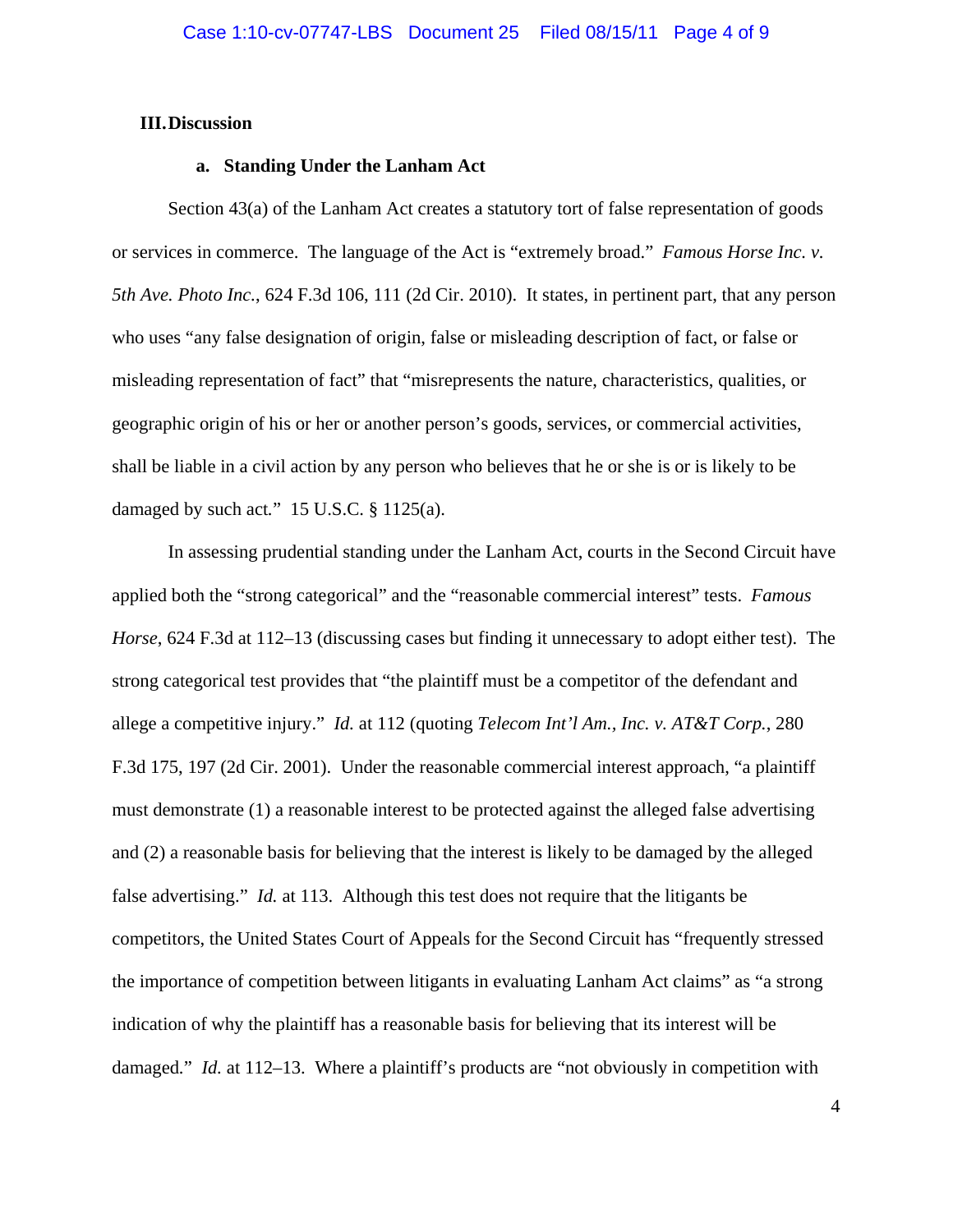#### Case 1:10-cv-07747-LBS Document 25 Filed 08/15/11 Page 5 of 9

the defendant's products, [and] the defendant's advertisements do not draw direct comparisons between the products," a plaintiff must make a "more substantial showing" of injury and causation to satisfy the reasonable basis prong of the standing requirement. *Ortho Pharm. Corp. v. Cosprophar, Inc.*, 32 F.3d 690, 694 (2d Cir. 1994).

Plaintiffs cannot establish standing under either test. Plaintiffs plainly do not compete with USGBC in the certification of "green" buildings or the accreditation of professionals. $2$ Rather, they purport to compete with USGBC in what they call the "market for energy efficient building expertise." Pl. Opp'n Mot. Dismiss 5. This broad label does little to obviate the clear differences between the two "products." Plaintiffs are alleged to provide "real estate developers and other clients advice about how to design and construct energy efficient buildings." FAC ¶ 1. USGBC does not provide clients with advice about energy-efficient design; nor does it provide design services relating to any of the fields in which Plaintiffs specialize. Rather, it is a not-forprofit organization that reviews and rates designs created by others. While some of Plaintiffs' competitors in their individual fields may be LEED accredited, Plaintiffs and USGBC "operate in different arenas."3 *Christopher D. Smithers Found., Inc. v. St. Luke's-Roosevelt Hosp. Ctr.*, No. 00 Civ. 5502 (WHP), 2001 WL 761076, at \*5 (S.D.N.Y. July 6, 2001) (finding parties were not competitors where defendants provided alcoholism treatment services to patients and plaintiff was foundation that endowed programs and institutions to increase public awareness of alcoholism).

 $\overline{a}$ 

<sup>&</sup>lt;sup>2</sup> Nor do Plaintiffs allege that USGBC directly referred to Plaintiffs' products or services in their advertising.<br><sup>3</sup> This different from the girounateness of *Equation House* in which the plaintiff and defendent operat <sup>3</sup> This differs from the circumstances of *Famous Horse*, in which the plaintiff and defendant operated on different levels of a supply chain for the same product. 624 F.3d at 113 ("Although Famous Horse sells at retail, and Appellees primarily sell at wholesale, the goods they sell are in direct competition in the marketplace, and Appellees' products are supplied to retailers in direct competition with Famous Horse.").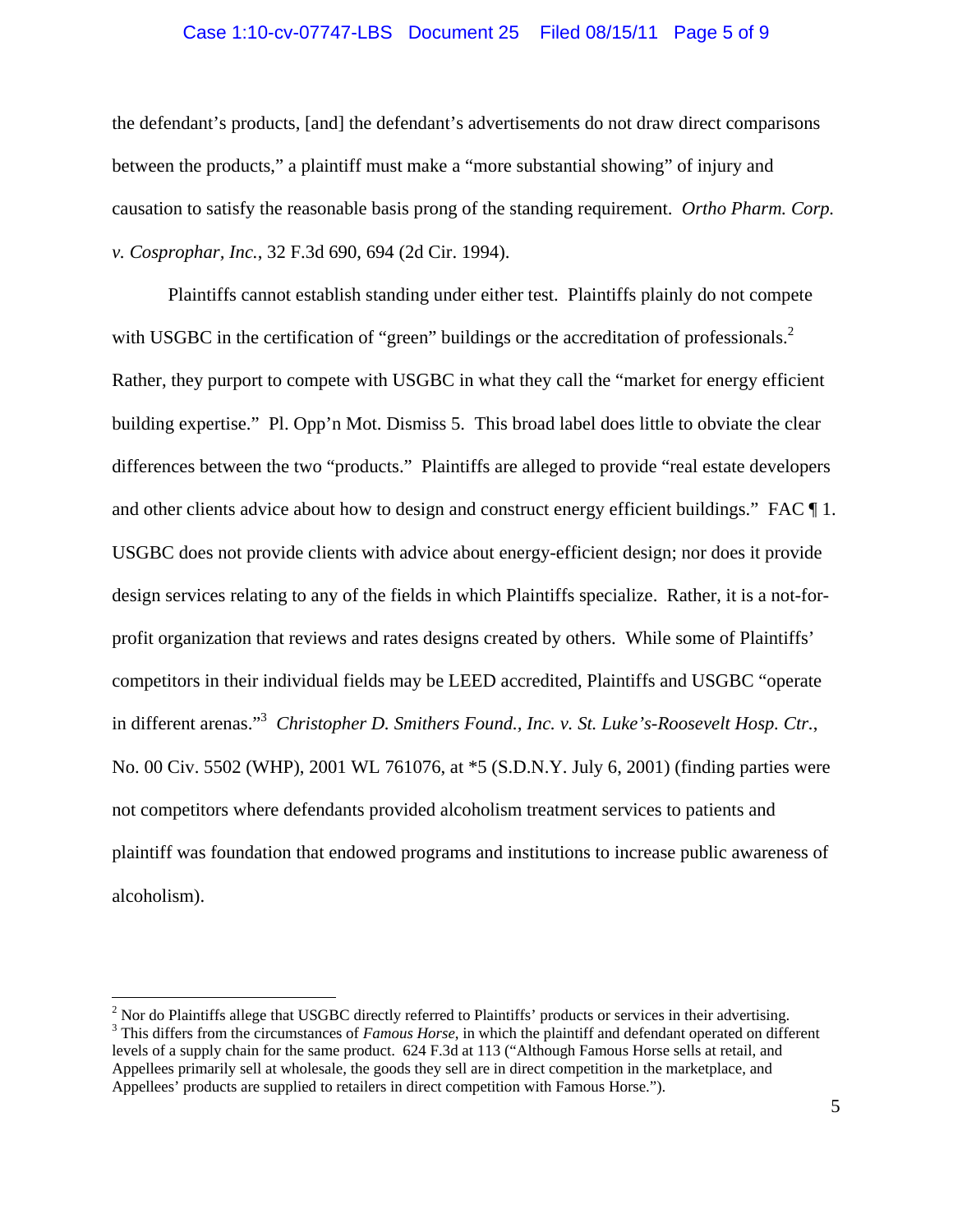#### Case 1:10-cv-07747-LBS Document 25 Filed 08/15/11 Page 6 of 9

Likewise, Plaintiffs do not adequately allege a reasonable commercial interest that is likely to be damaged by USGBC's alleged false statement—the press release indicating that new LEED certified buildings perform on average "25–30% better than non-LEED certified buildings in terms of energy use." FAC ¶ 30. "The 'reasonable basis' prong requires the plaintiff to show 'both likely injury and a causal nexus to the false advertising.'" *ITC Ltd. v. Punchgini, Inc*., 482 F.3d 135, 170 (2d Cir. 2007) (quoting *Havana Club Holding, S.A. v. Galleon S.A.*, 203 F.3d 116, 130 (2d Cir. 2000)). As to likely injury, Plaintiffs' allegation that "LEED has begun to subsume the Plaintiffs' roles" is entirely speculative. Opp'n Mot Dismiss 8. With the exception of Gifford,<sup>4</sup> each Plaintiff designs and consults on specific elements of individual buildings, including heating and cooling systems, moisture and mold remediation, and architectural design. Plaintiffs do not allege that LEED certified buildings do not require such services or that those services must be provided by a LEED-accredited professional in order to attain certification. Because there is no requirement that a builder hire LEED-accredited professionals at any level, let alone every level, to attain LEED certification, it is not plausible that each customer who opts for LEED certification is a customer lost to Plaintiffs. *Cf. Johnson & Johnson v. Carter-Wallace, Inc.*, 631 F.2d 186, 190–91 (2d Cir. 1980) (where parties were not direct competitors, plaintiff established standing because purchases of defendants' product resulted in "corresponding decline" in purchases of plaintiff's product).

Even if Plaintiffs were to amend the FAC to include the proffered allegation that a single developer, Steve Bluestone, chose a LEED certified consultant rather than Gifford, Plaintiffs would not establish the required causal nexus: that Bluestone did so in reliance on the alleged false statement contained in a 2008 press release. The required inference is not plausible in light

1

<sup>&</sup>lt;sup>4</sup> Gifford is alleged broadly to "provide[] advice about how to reduce energy costs," but his company, Gifford Fuel Savings, Inc. is alleged to provide energy saving heating and cooling system design. FAC  $\llbracket 8$ .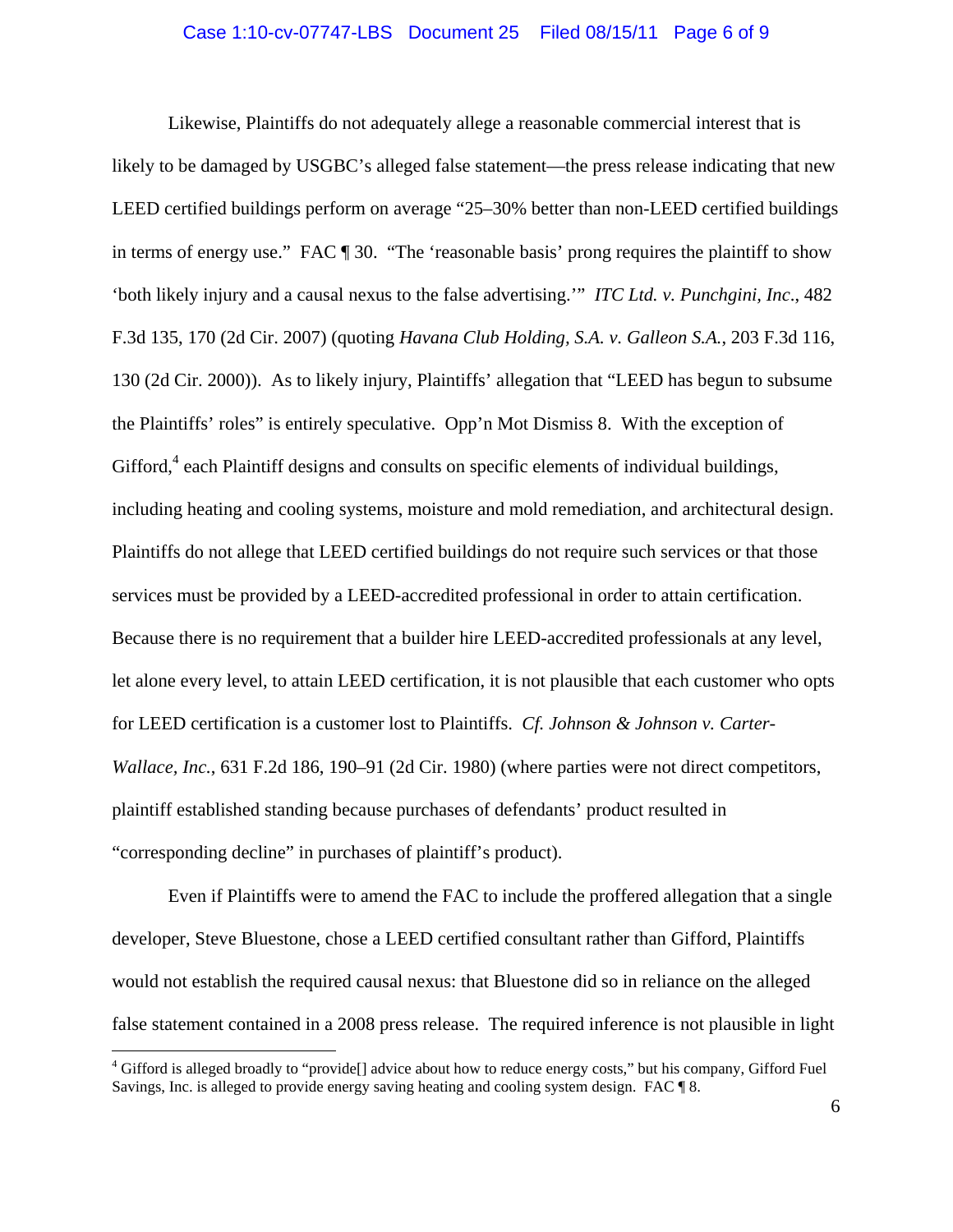#### Case 1:10-cv-07747-LBS Document 25 Filed 08/15/11 Page 7 of 9

of Bluestone's statement that he chose a LEED professional "because everyone has heard of LEED, but not everyone has heard of Henry Gifford," and because the developer will "get more credibility by simply saying we're going to build a LEED-rated building." Oral Arg. Tr. 33–34. Whatever the merits of Plaintiffs' claim that the conclusion of the study was false, their allegation that their "sales are specifically affected by [Defendant's] behavior" is too speculative to permit recovery under Lanham Act. *Famous Horse*, 624 F.3d at 115; *see also Twombly*, 550 U.S. at 555 ("Factual allegations must be enough to raise a right to relief above the speculative level.").

In a last-ditch effort to save their claims, Plaintiffs assert, for the first time in their Opposition brief, damage to the reputation of "green" building sciences. Plaintiffs claim that consumers who learn that Defendant's claim is false will discount all claims of energy saving through design and construction. Even if this allegation were contained in the FAC, it is entirely too vague and speculative to serve as a basis for standing.

Accordingly, Plaintiffs' Lanham Act claims are dismissed with prejudice. Plaintiffs' Motion to Amend the Complaint to add the Bluestone statement is denied as futile. *See Hayden v. Cnty. of Nassau*, 180 F.3d 42, 53 (2d Cir. 1999) ("[W]here the plaintiff is unable to demonstrate that he would be able to amend his complaint in a manner which would survive dismissal, opportunity to replead is rightfully denied.").

#### **b. New York Deceptive Trade Practices Claim**

Plaintiff also brings false advertising and deceptive trade practices claims under New York law. Gen. Bus. §§ 349, 350. Because the federal claims upon which jurisdiction is

7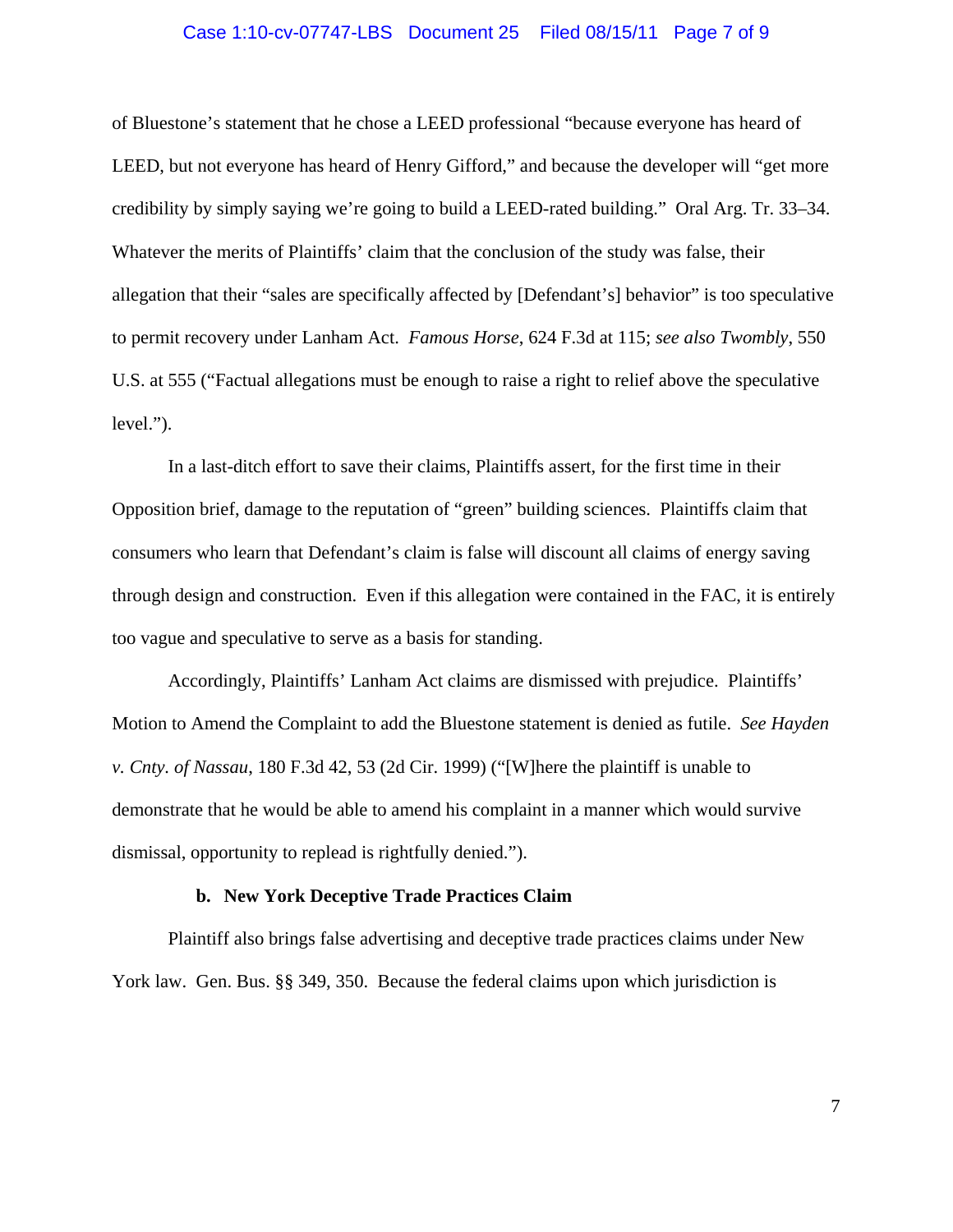# Case 1:10-cv-07747-LBS Document 25 Filed 08/15/11 Page 8 of 9

predicated are dismissed, Plaintiffs' state law claims are properly dismissed as well.<sup>5</sup> Marcus v. *AT&T Corp.*, 138 F.3d 46, 57 (2d Cir. 1998) ("In general, where the federal claims are dismissed before trial, the state claims should be dismissed as well."). Plaintiffs' New York law claims are dismissed without prejudice.

## **IV.Conclusion**

For the reasons set forth herein, Defendant's Motion to Dismiss the Complaint is granted.

 $\overline{\phantom{a}}$  , which is a set of the set of the set of the set of the set of the set of the set of the set of the set of the set of the set of the set of the set of the set of the set of the set of the set of the set of th

SO ORDERED.

 $\overline{a}$ 

Dated: August 15, 2011 New York, NY

U.S.D.J.

 $<sup>5</sup>$  Had the Court found a lack of Article III standing, it would have no discretion to exercise supplemental jurisdiction</sup> over the state law claims pursuant to 28 U.S.C. § 1367. *See Motorola Credit Corp. v. Uzan*, 388 F.3d 39, 55 (2d Cir. 2004) (holding court may exercise supplemental jurisdiction where federal claim is dismissed for lack of statutory standing but not where it is dismissed for lack of Article III standing). The Court's decision to decline supplemental jurisdiction renders this distinction is moot.